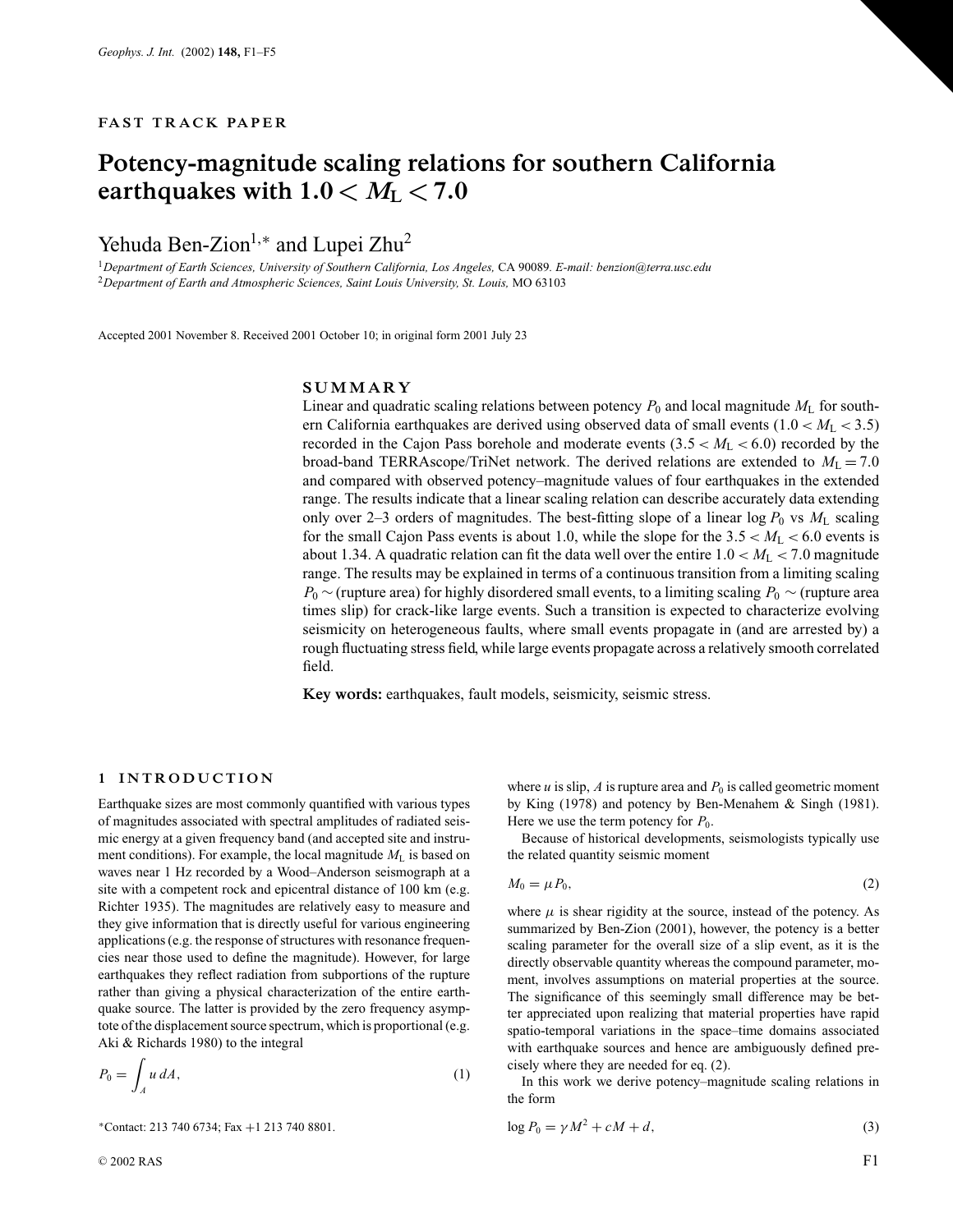

**Figure 1.** Locations of the Cajon Pass borehole (triangle), 418 moderate earthquakes (open circles with sizes proportional to  $M_{\rm L}$ ), and the 1992 Landers and Big Bear earthquakes, 1994 Northridge earthquake and 1999 Hector Mine earthquake (stars).

for earthquakes in southern California (Fig. 1) using two data sets. The first, based on Zhu & Helmberger (1996) and augmented by analysis of additional events, consists of 418 earthquakes in the range  $3.5 < M<sub>L</sub> < 6.0$  recorded by the TERRAscope/TriNet network. The second, taken from Abercrombie (1996), consists of 18 earthquakes of  $1.0 < M<sub>L</sub> < 3.5$  recorded in the deep Cajon Pass borehole. A third set with four earthquakes of  $6.0 < M<sub>L</sub> < 7.0$ , not employed in the derivation of the coefficients in eq. (3), is used to assess the performance of the obtained relations based on the first two data sets.

The results indicate that the values of *c* and *d* for the first and second data sets are significantly different. The best-fitting linear slope for the  $M_L < 3.5$  events is  $c \sim 1$ , while for the  $M_L > 3.5$  events it is *c* ∼ 1.34. The lack of a single linear relation for earthquakes in the combined magnitude range is compatible with the observational and theoretical moment–magnitude analysis of Hanks & Boore (1984), the observational moment–magnitude work of Bakun (1984) and the synthetic seismicity and stress simulations of Ben-Zion & Rice (1993), Ben-Zion (1996) and Miller *et al.* (1999). The quadratic term in eq. (3) is not significant over the five orders of magnitudes of the first and second data sets. However, extrapolations of the bestfitting results from those data to larger events and examination of observed potency–magnitude values of the four additional  $M_L > 6.0$ events indicates, in agreement with Hanks & Boore (1984), that a quadratic term is required for fitting data spanning a broad magnitude range with a single scaling relation. Hanks & Boore (1984) explained the quadratic scaling in terms of observational artefacts associated with different combinations of bandwidths characterizing the Wood–Anderson seismometer and a source model with constant stress drop and 'ω-square' spectrum. The observed scaling variation with increasing event size may also be explained by assuming that the occurrence of increasingly larger events is associated with increasingly smoother stress fields. Actual data may have signatures of all these effects.

# **2 ANALYSIS**

The *M*<sup>L</sup> values of all used earthquakes are determined by the Southern California Short-period Network (SCSN). The moments and potencies of the 418 events (Fig. 1) with  $3.5 < M<sub>L</sub> < 6.0$  were obtained by inverting their broad-band regional waveforms using the CAP source estimation technique (Zhu & Helmberger 1996). This method uses a regional velocity model to calculate the Green's functions and compares synthetics with observed waveforms to estimate source depths and potency/moment tensors. One advantage of this technique over other source estimation methods is that in the inversion it employs the body and surface wave portions of the seismograms separately. This allows the inversion to put more weight on the stable body wave portion to reduce the influence of shallow crustal heterogeneities. The amplitude ratio between the body and surface waves provides a constraint on the source depth. The originallyderived moments of Zhu & Helmberger (1996) were converted to potencies by dividing each moment value with the rigidity assumed in the moment estimation procedure. Using the CAP technique, it is possible to determine the potency/moment of earthquakes down to *M*<sup>L</sup> magnitude of about 3.5.

The scalar moments of the 18 small events in the second data set were obtained by Abercrombie (1996) from the low frequency asymptotes of their displacement spectra, converted to seismic moments using the whole-space displacement formula and assuming a mean radiation pattern (Aki & Richards 1980). The moments were again divided by the rigidity values assumed in the moment estimation procedure (Abercrombie, personal communication 2001) to obtain potencies.

Removing the assumed rigidities in the different data sets allows us to treat the combined data more uniformly and to derive potency– magnitude scaling relations of the type given by eq. (3). This is done by fitting a linear or a quadratic relation to a given set of potency– magnitude values using the least-squares method. In the linear case, the least-squares method minimizes for the employed data points the quantity

$$
\Phi = \sum_{i=1}^{n} \left( \log P_0^i - c M_{\rm L}^i - d \right)^2.
$$
 (4)

An analogous quantity is minimized for the quadratic case. The goodness of the fit may be estimated by

$$
\chi_{\nu}^2 = \frac{\Phi_{min}}{(n-2)\sigma^2},\tag{5}
$$

where  $\sigma^2$  is the standard deviation of the  $P_0$  values. In our data not only  $P_0$  but also  $M_L$  have measurement uncertainties that are not known *a priori*. We thus treat the above  $\sigma^2$  as a combined standard deviation of both quantities. It can be estimated from the data at the expense of loosing the ability of evaluating the goodness of fit (Bevington & Robinson 1992). This amounts to assuming  $\chi^2_{\nu} = 1$ from which

$$
\sigma^2 = \frac{\Phi_{min}}{(n-2)}.\tag{6}
$$

We first fit the two different data sets separately with linear relations. The results are summarized and shown in Table 1 and Fig. 2.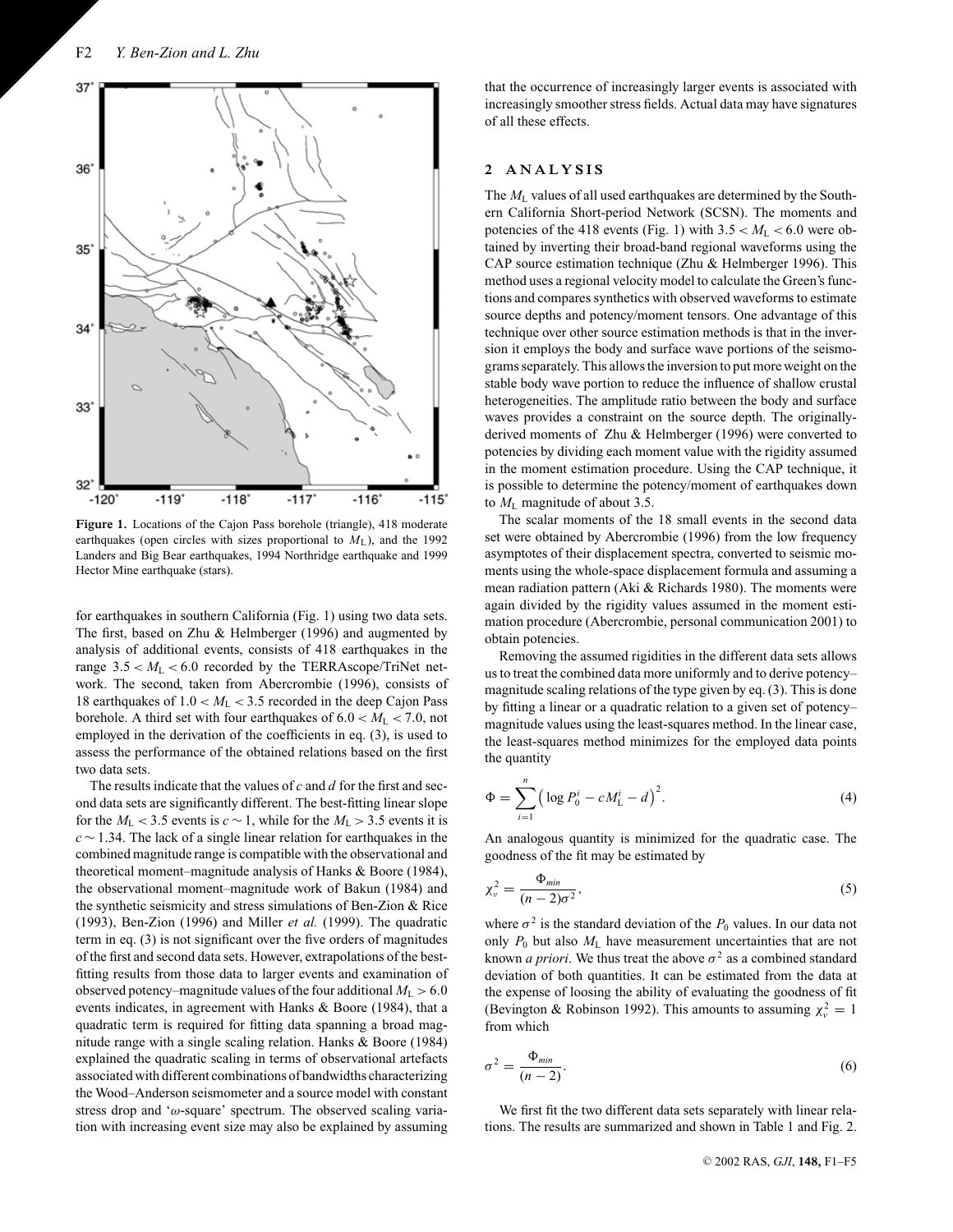**Table 1.** Parameters from linear least-squares fits. The uncertainties are estimated using  $\sigma = 0.24$  obtained from eq. (6).

|   | $M_I < 3.5$      | $M_L > 3.5$      |
|---|------------------|------------------|
| n | 18               | 418              |
|   | $1.00 \pm 0.11$  | $1.34 \pm 0.02$  |
|   | $-4.72 \pm 0.22$ | $-5.22 \pm 0.10$ |

The two data sets have considerably different slopes, in agreement with the observational results of Bakun (1984) for central California earthquakes. However, the difference may result, at least in part, from the fact that the second data set of low magnitude events contains only 18 measurements and the two data points near  $M_L \sim 3$ have a strong influence on the result. A single linear fit of the combined data set is discussed next. We note that both slopes (*c* ∼ 1 and *c* ∼ 1.34) are significantly different from the usually assumed value of 1.5 (Kanamori 1977; Hanks & Kanamori 1979). A slope of 1.5 is expected theoretically for a classical crack model with a constant stress drop (e.g. Kanamori & Anderson 1975). However, the expected value for a disordered failure process in a fluctuating stress field is lower (Fisher *et al.* 1997).

Hanks & Boore (1984) presented observational and theoretical evidence for a continuous positive curvature of the  $log M_0$  vs *M*<sup>L</sup> relation for California earthquakes in the magnitude range  $0 < M<sub>L</sub> < 7.0$ . The theoretical results were based on numerical simulations of far-field shear-wave acceleration with finite-duration band-limited white Gaussian noise (Boore 1983). To examine whether non-linearity is present in our data, we fit single linear and quadratic relations to the combined data set. To have similar sample sizes in the different magnitude ranges, we combine the 18 points of the second data set with 20 randomly selected points from the first set. (If we simply fit all the points of the combined data, the results will be dominated by properties of the first set as it has a much larger number (418) of events than that (18) of the second.) **Table 2.** Parameters from linear and quadratic leastsquares fits for combined data with  $1.0 < M<sub>L</sub> < 6.0$ .

|   | Linear           | Ouadratic         |
|---|------------------|-------------------|
|   |                  |                   |
| c | $1.35 \pm 0.03$  | $0.988 \pm 0.213$ |
|   | $-5.33 \pm 0.06$ | $-4.87 \pm 0.25$  |
|   |                  | $0.0612 + 0.0385$ |

We then perform linear and quadratic least-squares fits to the 38 points over the magnitude range  $1.0 < M<sub>L</sub> < 6.0$ . This is repeated 500 times with different randomly selected points. The mean and standard deviations of the best-fitting parameters in the 500 realizations are given in Table 2. The best-fitting lines and the quadratic theoretical relation of Boore (1983) are plotted in Fig. 3. The slopes of the linear fit (dotted line, *c* ∼ 1.35) and quadratic relation (solid line,  $c + 2\gamma M_L \sim 1.42$  for a mid-range magnitude  $M_L = 3.5$ ) are again different from the usually assumed 1.5 value.

Given the relatively small number of events, it is not very meaningful to discuss which of the three relations plotted in Fig. 3 is statistically the best. Instead, the relative performance of the three lines can be assessed by examining how well extrapolations of the relations to a higher (or lower) magnitude range can fit independent data points in the extended range. The circles in the upper right corner of Fig. 3 give, from bottom-left to upper-right, *P*<sup>0</sup> and *M*<sup>L</sup> values of the 1992 Big Bear, 1994 Northridge, 1999 Hector Mine and 1992 Landers California earthquakes (Fig. 1). The potency values are derived using the CAP technique of Zhu & Helmberger (1996) and TERRAscope/TriNet waveform data. The local magnitudes are obtained from synthetic Wood–Anderson amplitudes based on observed broad-band seismograms (K. Hutton, personal communication 2001). The additional data points fall



**Figure 2.** Linear least-squares fits done separately for the  $18M<sub>L</sub> < 3.5$  and 418*M*<sup>L</sup> > 3.5 events. The best-fitting parameters are summarized in Table 1. Potency values are in cm km−2.



**Figure 3.** Least-squares fits with linear (dotted line) and quadratic (solid line) relations based on 500 realizations of a combined data set including the  $18M_L < 3.5$  and 20 randomly selected  $M_L > 3.5$  events. The best-fitting parameters are summarized in Table 2. The dashed line is based on the model calculations of Boore (1983). The circles give values of 4 events not used to produce the fits. See text for more.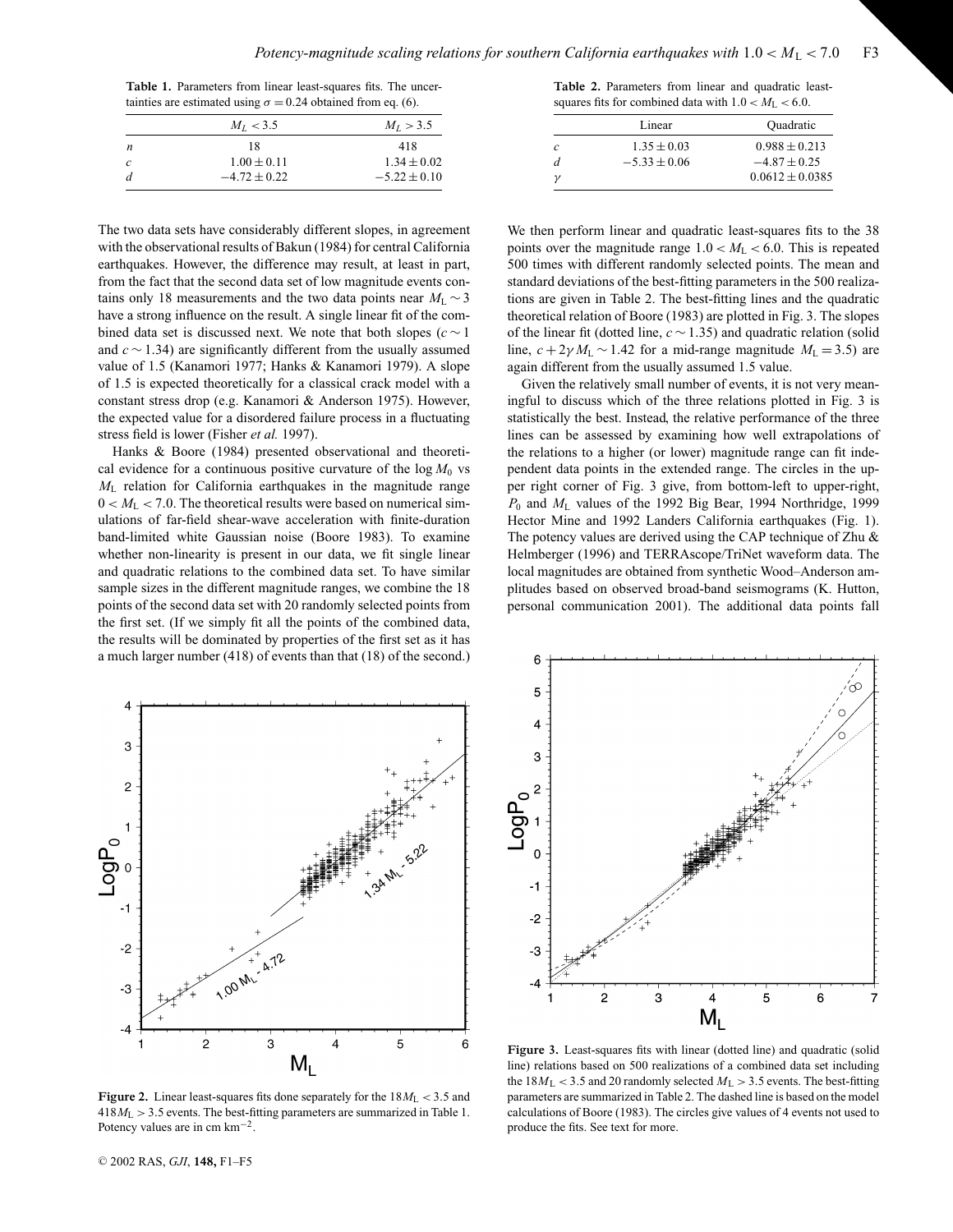between or near the quadratic theoretical relation of Boore (1983) and the quadratic least-squares fit based on the  $1.0 < M<sub>L</sub> < 6.0$ events. The linear least-squares fit based on the  $1.0 < M<sub>L</sub> < 6.0$ events clearly underestimates the potency values of most larger earthquakes. The same holds for the line based on the  $M_L >$ 3.5 events in Fig. 2, as its slope is almost the same (and slightly below) that of the linear fit of Fig. 3. The results indicate, in agreement with Hanks & Boore (1984), that the quadratic term in eq. (3) is required for describing the scaling between potency and magnitude values over a broad range of sizes with a single relation. A linear potency–magnitude scaling relation can approximate only a limited range of data.

# **3 DISCUSSION**

The scaling relation between observed potency and magnitude values of earthquakes has important implications for a variety of theoretical and applied studies, ranging from proper understanding of the underlying processes to calculations of co-seismic strain and seismic hazard associated with the ongoing seismicity. Using the borehole seismic data of Abercrombie (1996) for 1.0 < *M*<sup>L</sup> < 3.5 events and broad-band TERRAscope/TriNet data for 3.5 < *M*<sup>L</sup> < 6.0 events, we derive linear and quadratic potency–magnitude scaling relations for southern California earthquakes. The derived relations are extended to higher potency–magnitude values and compared, along with the theoretical quadratic curve of Boore (1983), with four independent data points with  $6.0 < M<sub>L</sub> < 7.0$ .

The coefficients obtained by separate linear least-squares fits for the  $M_L < 3.5$  and  $M_L > 3.5$  events (Table 1 and Fig. 2) show a significant change of slope, from *c* ∼ 1 in the first magnitude range to *c* ∼ 1.34 in the second. These results should be substantiated with additional data points near  $M<sub>L</sub> = 3.5$ . Fitting the data over the combined magnitude range with a single scaling relation requires a quadratic term. The derived scaling relations are compatible with the observations of Bakun (1984) for central California earthquakes and Hanks & Boore (1984) for a compilation of Californian events. This supports the assertion of Hanks  $&$  Boore (1984) that there is no fundamental regional dependence in the potency/moment–magnitude scaling relation of earthquakes.

Hanks & Boore (1984) explained the observed non-linear scaling as resulting from different interactions between *M*<sup>L</sup> measurements, dominated by the 1.25 Hz natural frequency of a Wood–Anderson instrument, and a constant stress drop ' $\omega$ -square' model. In this explanation, *M*<sup>L</sup> values of small earthquakes reflect the constant lowfrequency portion of the source radiation, while *M*<sup>L</sup> values of large events reflect the high-frequency fall-off of the source spectrum. Below, we suggest a possible alternative explanation, motivated by numerical modelling of seismicity on strongly heterogeneous faults with highly fluctuating stress fields, not affected by observational artefacts.

Ben-Zion & Rice (1993) simulated earthquake patterns along a 2-D discrete fault zone with strong fixed heterogeneities in a 3-D elastic half-space. The slope of the log  $P_0$  vs log  $A$  of the simulated small events was  $c \sim 1$ , while the slope for the moderate events was  $c \sim 1.5$ . (The transition between the two groups was near  $M = 4.9$ , but this is not significant since the magnitudes in the discrete model of Ben-Zion and Rice are grid-size-dependent and smaller grid would have shifted the results to lower magnitudes.) Miller *et al.* (1999) simulated seismicity patterns along a similar discrete fault zone model having evolving strength heterogeneities due to evolving pore pressure distribution. The results in that model had a gradual transition of scaling, from a relatively diffused region of small events bounded by *M*<sub>0</sub> ∼ *A* to a relatively narrow region with  $M_0 \sim A^{\frac{3}{2}}$  for intermediate events. The simulation results of both models are similar to the observations of Figs 2 and 3, and those of Bakun (1984) and Hanks & Boore (1984), assuming *M* ∼ log *A* as indicated by observations (Kasahara 1981; Wells & Coppersmith 1994).

The transitions of scaling in the modelling results, and perhaps also in nature, are associated with complementary aspects of stress field evolution at short and long length scales (Ben-Zion 1996). The simulated small events create, and typically grow in, a stress field with strong stress fluctuations over short distances. On the other hand, the large earthquakes occur only when the stress, generated by the collective occurrence of the small events and the gradual tectonic loading, is relatively smooth and correlated over large distances (see also Ben-Zion & Lyakhovsky 2001; Sammis & Sornette 2001). In such a stress field, small events are strongly affected by the short scale stress fluctuations and have slip that does not grow substantially with the rupture dimension. The limiting scaling for highly disordered fractal-like ruptures is  $P_0 \sim A$  (Fisher *et al.* 1997). In contrast, large earthquakes grow in a relatively homogeneous stress field and they average out the remaining short scale fluctuations over their (large) rupture areas. The limiting scaling for such cases is the classical smooth crack relation  $P_0 \sim A^{\frac{3}{2}}$  (e.g. Kanamori & Anderson 1975).

In the model of Ben-Zion & Rice (1993) with fixed strong heterogeneities, the transition between the above two limiting scaling regimes is relatively sharp. In the model of Miller *et al.* (1999) with evolving heterogeneities, the transition is more gradual. The scaling relation of seismicity on heterogeneous faults with a broad range of size scales and gradual evolution of strength properties is expected to have a continuous positive curvature of the type shown in Fig. 3 and in Hanks & Boore (1984). Further clarification of the true potency–magnitude relation of earthquakes will require additional observational and theoretical work.

### **ACKNOWLEDGMENT**

We thank Rachel Abercrombie for providing the moment, magnitude and assumed rigidity values of the *M* < 3.5 events, Kate Hutton for providing the local magnitude values of the  $M > 6$  events and Hiroo Kanamori for informative discussions. The manuscript benefitted from useful comments by Bill Foxall and an anonymous reviewer. The work was supported by the Southern California Earthquake Center (based on NSF cooperative agreement EAR-8920136 and USGS cooperative agreement 14-08-0001-A0899). LZ was also supported by a USGS NEHRP grand (00HQGR0007).

#### **REFERENCES**

- Abercrombie, R.E., 1996. The magnitude-frequency distribution of earthquakes recorded with deep seismometers at Cajon Pass, southern California, *Tectonophysics,* **261,** 1–7.
- Aki, K. & Richards, P.G., 1980. *Quantitative Seismology, Theory and Methods,* Freeman and Company, San Francisco.
- Bakun, W.H., 1984. Seismic moments, local magnitudes, and coda-duration magnitudes for earthquakes in central California, *Bull. seism. Soc. Am.,* **74,** 439–458.
- Ben-Menahem, A. & Singh, S.J., 1981. *Seismic Waves and Sources,* Springer-Verlag, New York.
- Ben-Zion, Y., 1996. Stress, slip and earthquakes in models of complex singlefault systems incorporating brittle and creep deformations, *J. geophys. Res.,* **101,** 5677–5706.